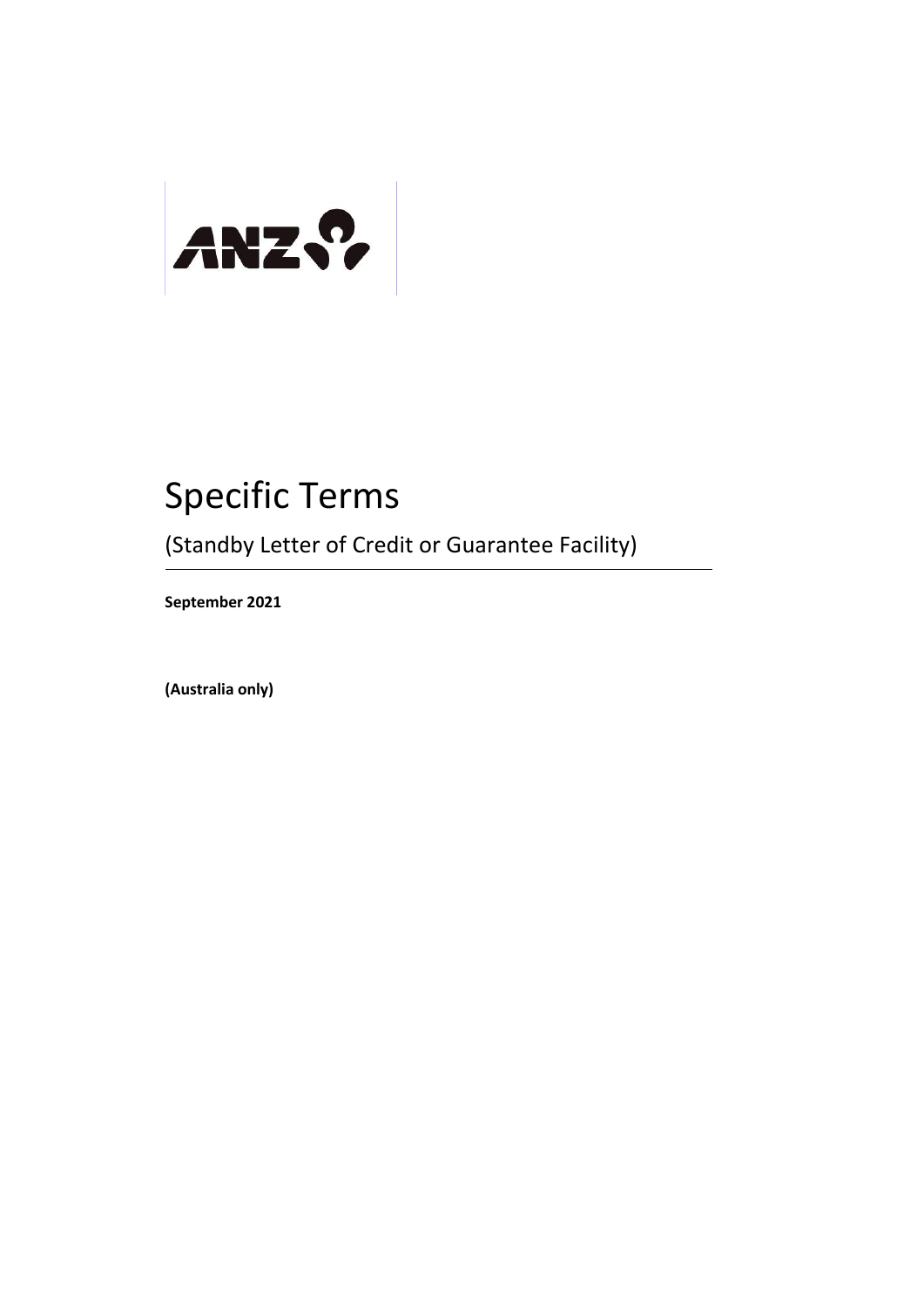# **Specific Terms (Standby letter of credit or guarantee facility)**

#### 1. **Interpretation**

### 1.1 **Interpretation and definitions**

- In these Specific Terms, unless the context  $(a)$ otherwise requires, terms will be interpreted in accordance with the interpretation provisions of the relevant Trade Agreement.
- Terms not otherwise defined in a relevant Trade  $(b)$ Agreement or to be construed in accordance with clause [1.2\(e\)](#page-2-0) have the following meanings:

**Affiliate** means, in relation to any person, a subsidiary of that person or any holding company of that person or any other subsidiary of any such holding company and any joint venture, partnership or similar arrangement in which it holds a direct or indirect interest.

**AML/ETS Laws** means any anti-money laundering, counter terrorism financing or economic or trade sanctions laws or regulations.

**ANZ** means the ANZ Group Member (and all of its branches and offices) that provides or will provide the Facility to the Borrower and/or an Instrument at the request of the Borrower.

**ANZ Group Member** means Australia and New Zealand Banking Group Limited ABN 11 005 357 522 and its Affiliates.

**ANZ Office** means the branch or office of the ANZ Group Member that provides the Facility to the Borrower. Generally, this will be specified in a Trade Agreement or the application completed by the Borrower in relation to an Instrument.

**Authorised Representative** means in respect of a Borrower, a person whose identity has been verified to the satisfaction of ANZ who the Borrower nominates from time to time to act on its behalf to submit any application or request, or give any Communications and in relation to whom ANZ has not received notice that the appointment has been revoked and includes any persons who are authorised by the Borrower to use the Electronic Channel.

**Authority** means any local or foreign regulatory, administrative, government, quasi-governmental, law enforcement, supranational, judicial person or supervisory body, authority, court or tribunal and includes any self-regulatory organisation whether or not established under statute or any stock exchange.

**Borrower** means any person or entity that applies for, and is issued or provided with an Instrument covered by these Specific Terms and includes a reference to a Borrower or Customer in any Trade Agreement.

**Business Day** means day (other than a statutory or public holiday, a Saturday or Sunday) on which banks are open for general banking business in the Governing Jurisdiction and, in relation to any date for payment or purchase of funds, in the principal financial centre for the currency of those funds or the location in which the products are provided.

**Communication** means any instruction, notice, consent, request, approval, acceptance, confirmation, information or document.

**Correspondent Bank** means any bank (including any branch or office of ANZ or any ANZ Group Member) which provides any banking or other services in connection with a Facility or an Instrument to ANZ.

**Electronic Channel** means any internet/online or similar channel established by ANZ or a third party which enables the Borrower to use any Facility and/or give any Communication.

**Electronic Communication** means a Communication sent by facsimile, E-mail or any other electronic way of sending, receiving and retrieving data now or in the future, whether provided by ANZ or any third party. It also means a Communication by ANZ made by publishing it on ANZ's website.

**E-mail** means information transmitted electronically over the internet or other electronic networks which is both delivered to an email or other electronic address and recovered or downloaded from that address using a post office protocol, internet message access protocol or similar system.

**Exchange Rate** means the rate for converting one currency into another currency determined by ANZ in accordance with its standard procedures for currency conversion or the rate pre-arranged between ANZ and the Borrower.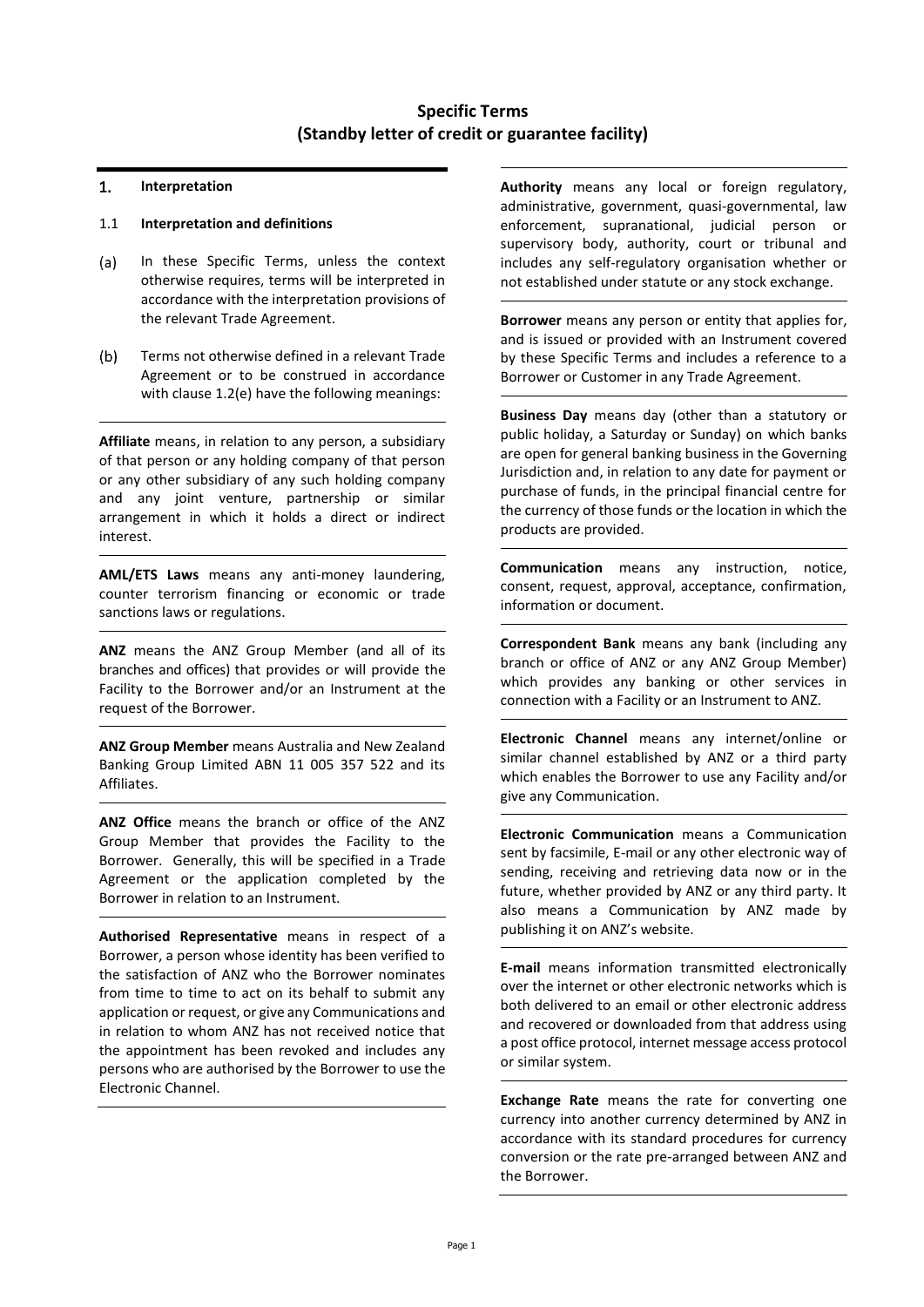**Facility** means a facility pursuant to which, at the Borrower's request, ANZ may issue Instruments to Beneficiaries.

**Governing Jurisdiction** means, unless otherwise agreed in writing between ANZ and the Borrower, the jurisdiction in which the ANZ Office is located.

**ICC** means the International Chamber of Commerce.

**ICC Rules** means any ICC rule published by the ICC relating to an Instrument, including UCP, ISP and URDG.

**Indirect Loss** means any indirect or consequential loss including loss of profits or anticipated savings, loss of business opportunity, loss of goodwill or reputation, business interruption, unauthorised access to or loss of data, economic loss or any special, indirect or consequential damage and includes any costs arising in connection with any of them. The parties agree that Indirect Loss does not include any Loss that arises in the usual course of things from the relevant act or omission.

**Instrument** means any kind of standby letter of credit, demand guarantee, bond, work cover bond or undertaking to pay any person (other than the Borrower) and any counter-indemnity issued by ANZ in favour of its Correspondent Bank to facilitate the issuance of the Instrument in a particular jurisdiction and any amendment or replacement of any of them.

**ISP** means the ICC International Standby Practices in effect from time to time.

**Law** means any treaty, law, statute, rule, regulation, decision, order, request or directive, code or standard, or guideline, notice, or statement of policy or practice of any Authority, having the force of law or, if not having the force of law, in respect of which compliance in the relevant jurisdiction is customary..

**Loss** means any damage, loss, liabilities, costs and expenses (including legal costs on a full indemnity basis and taxes), delay or diminution of value.

Post means the input into the Electronic Channel by the Borrower or ANZ and the initial processing of such input by the Electronic Channel so that the input is visible in the Electronic Channel.

**Trade Agreement** means any agreement, deed, document, letter, schedule, booklet, brochure, flyer, manual, instruction, notice or application containing terms relating to any Facility and/or Instrument, including, without limitation, any facility agreement, finance document, facility document, letter of offer, standard terms or common terms (and any applicable

trade specific terms) entered into by ANZ and the Borrower and these Specific Terms.

**UCP** means the ICC Uniform Customs and Practice for Documentary Credits in effect from time to time.

**URDG** means the ICC Uniform Rules for Demand Guarantees in effect from time to time.

# 1.2 **Trade Agreements, ICC Rules and inconsistency**

- $(a)$ An Instrument applied for by the Borrower will be provided by ANZ in accordance with and subject to these Specific Terms and any other relevant Trade Agreement.
- $(b)$ If these Specific Terms are inconsistent with any Trade Agreement, then where the relevant Trade Agreement states expressly that it prevails to the extent of the inconsistency, it will so prevail over these Specific Terms and otherwise, these Specific Terms prevail to the extent of the inconsistency.
- $(c)$ ICC Rules are referenced in these Specific Terms, and may also be referenced in other Trade Agreements, but they do not form part of these Specific Terms or any Trade Agreement.
- $(d)$ Unless ANZ notifies the Borrower otherwise, any future revision of any ICC Rules will automatically apply when it is stated by the ICC to come into effect.
- <span id="page-2-0"></span>(e) The meaning of words used in these Specific Terms or a Trade Agreement that are given a particular meaning in the ICC Rules (but are not otherwise specifically defined in these Specific Terms or a Trade Agreement) are to be construed in a manner that is consistent with the meaning given in the applicable ICC Rules, unless the context otherwise requires.
- When doing something in connection with a  $(f)$ Trade Agreement or an Instrument that is regulated or otherwise affected by ICC Rules, the Borrower agrees to do that thing in a manner that accords with the relevant ICC Rules.
- <span id="page-2-1"></span> $(g)$ If a party is required by these Specific Terms or a Trade Agreement to do something in accordance with ICC Rules, and any applicable ICC Rule is inconsistent or conflicts with these Specific Terms or that Trade Agreement, then the party's obligations under these Specific Terms or that Trade Agreement override its obligation to act in accordance with the applicable ICC Rule to the extent of the inconsistency or conflict. This clause [1.2\(g\)](#page-2-1) operates despite anything to the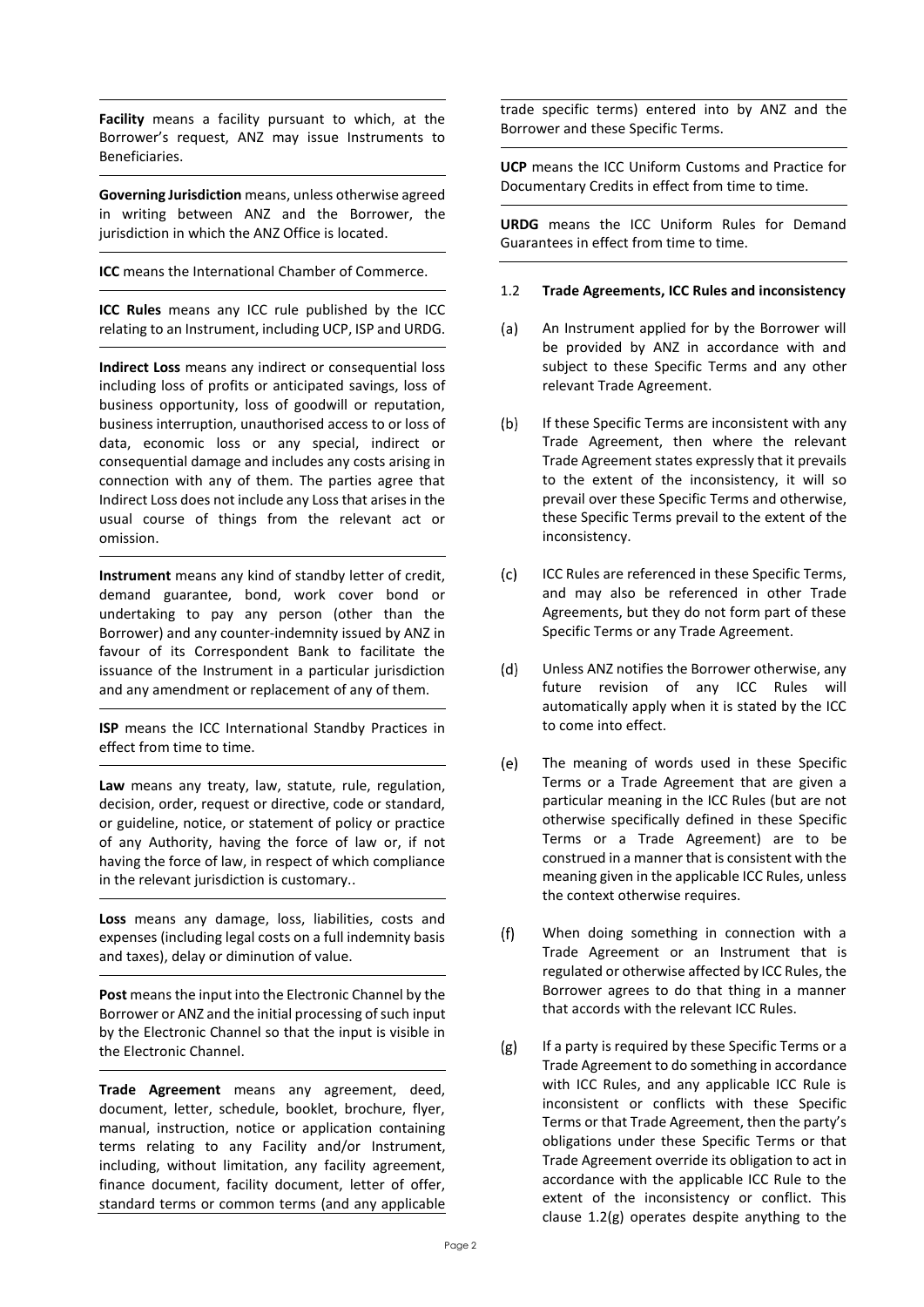contrary in these Specific Terms or a Trade Agreement.

 $(h)$ If the Borrower requires a copy of the ICC Rules to which certain provisions of these Specific Terms refer, the Borrower should request a copy from its relevant ANZ contact point.

#### $2.$ **Purpose**

A Facility and any Instrument requested by the Borrower must be used wholly or predominantly for business purposes.

#### **Uncommitted** 3.

Unless agreed otherwise in writing by ANZ, all Facilities are provided to the Borrower on an uncommitted basis and nothing in any Trade Agreement, the satisfaction of all or any requirements in it or any negotiations between the parties before a Facility is utilised obliges:

- $(a)$ the Borrower to use the Facility;
- $(b)$ ANZ to accept and act upon the Borrower's request to use the Facility and/or issue an Instrument or give the Borrower any reasons for refusing to do so; or
- $(c)$ ANZ to continue to make the Facility available to the Borrower,

and ANZ or the Borrower may, at any time, terminate, cancel or withdraw the provision of the Facility.

#### 4. **Applications and currency**

#### 4.1 **Applications and forms**

- The Borrower will request ANZ to issue an  $(a)$ Instrument by delivering to ANZ an application:
	- (i) in a format specified or approved by ANZ from time to time;
	- (ii) completed to the satisfaction of ANZ; and
	- (iii) signed or made by one or more Authorised Representatives.
- $(b)$ The Borrower will also execute and deliver to ANZ any other documents ANZ may require in relation to an Instrument.
- $(c)$ ANZ will promptly notify the Borrower if it will not accept and act upon an application or request of the Borrower to issue an Instrument.

#### 4.2 **Exchange rate movements**

- If the Borrower requests the issuance of an  $(a)$ Instrument in one currency and the Borrower's receivables are in another currency and the exchange rate of the currencies fluctuates, the Borrower may be exposed to exchange rate risk.
- $(b)$ The Borrower is solely responsible for monitoring and managing exchange rate risk and protecting itself against adverse exchange rate movements.
- $(c)$ The Borrower will, if required by ANZ, provide extra security or payment (including by way of cash cover) or reduce the drawn amount of the Facility if exchange rate fluctuations have caused the value of security provided or a payment made to ANZ to fall or actual or contingent payment obligations owed to ANZ to increase relative to the drawn amount of or limit provided for the Facility.

#### 5. **Standby Letters of Credit and Guarantees**

#### 5.1 **Issuance**

- $(a)$ Unless ANZ agrees otherwise in writing:
	- (i) each standby letter of credit will be issued subject to ISP or UCP; and
	- (ii) each demand guarantee, bond, work cover bond or undertaking to pay any person (other than the Borrower) issued by ANZ will be subject to the URDG.
- $(b)$ ANZ may issue an Instrument itself or arrange for the Instrument to be issued by its Correspondent Bank and may issue a counter-indemnity, on terms acceptable to ANZ, in favour of that Correspondent Bank in return for it doing so.
- $(c)$ Each Instrument will be irrevocable and issued in form and substance acceptable to ANZ and, if applicable, its Correspondent Bank.
- $(d)$ ANZ and its Correspondent Banks are not obliged to check or ensure the accuracy of any information supplied to it for inclusion in any Instrument.
- $(e)$ The Borrower is solely responsible for ensuring that the terms or requirements in an Instrument are correct and meet its requirements. ANZ and its Correspondent Banks are not responsible and have no duty whatsoever to advise the Borrower on such issues.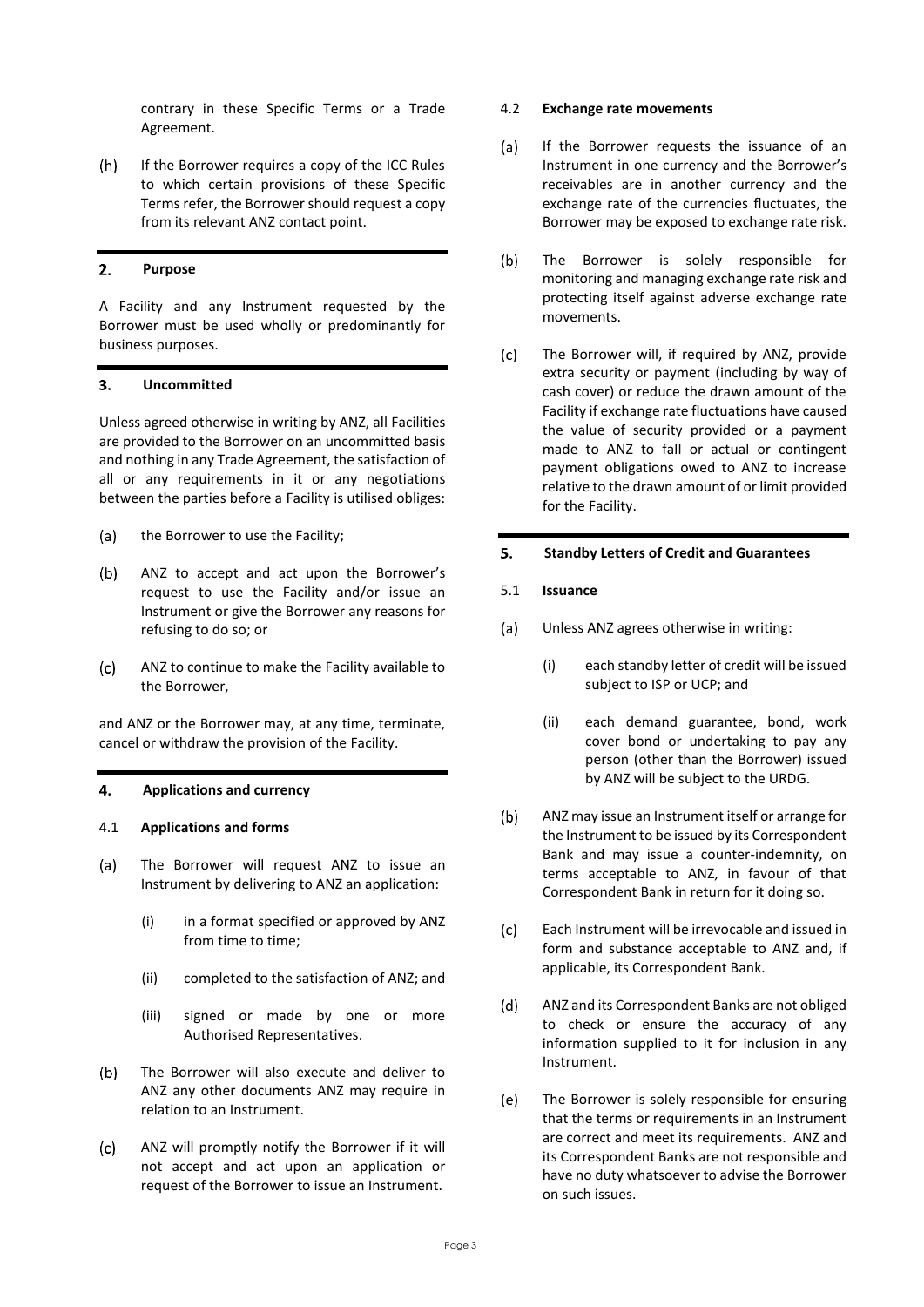$(f)$ ANZ may issue, at the Borrower's request, an Instrument to facilitate the business transactions of another party with the beneficiary and with that other party named as the applicant or contracting party in that Instrument. If ANZ does so, the Borrower's reimbursement obligations to ANZ under these Specific Terms will still apply.

# 5.2 **Borrower copy**

- ANZ will send a copy of each Instrument to the  $(a)$ Borrower as soon as is practical after it is issued.
- $(b)$ The Borrower must notify ANZ of any objection to any terms of the Instrument within 2 Business Days after receiving its copy of the Instrument. If no objections are raised within that period, the Borrower is deemed to have waived any right to raise objections to the form of the Instrument, make any claim or exercise any defence related to the contents, validity or accuracy, of the Instrument, and ANZ will be free from all claims by the Borrower in respect of that Instrument.

# 5.3 **Separate transaction**

The Borrower acknowledges that an Instrument is by its nature a separate transaction from any contract between the Borrower and any other party on which the Instrument may be based. As such, ANZ is not required:

- $(a)$ unless the terms of an Instrument states otherwise, to notify the Borrower when it receives a demand or prior to paying a demand or accepting drafts, claims or drawings under the Instrument;
- $(b)$ to make reference to, enquiry of or to take account of statements or instructions from the Borrower or any other party;
- $(c)$ to make any investigation or inquiry into, or raise or exercise, any defence or argument whether such defences or arguments relate to ANZ or the Borrower or relate to the validity, accuracy, and enforceability of any provision under an Instrument or its underlying contract; or
- $(d)$ to notify the Borrower that a demand or document is not compliant prior to dishonour.

### 5.4 **Examination of Demands**

 $(a)$ Unless otherwise specified in the Instrument, all demands and documents must be presented at the counters of the ANZ Office or Correspondent Bank issuing the Instrument.

- $(b)$ ANZ and its Correspondent Banks (as applicable) will examine any demand and required documents on their face alone, without further investigation or enquiry, to determine whether or not there has been a complying presentation under the Instrument.
- $(c)$ ANZ and its Correspondent Bank are not responsible for the genuineness, correctness or validity of any demands, notices, instructions or other documents received by it.

# 5.5 **Compliant demands**

- ANZ and its Correspondent Banks will pay all  $(a)$ demands complying with the terms of the Instrument.
- $(b)$ ANZ may make any payment or discharge any liability under an Instrument by way of an actual cash payment, book entry, transfer of funds or otherwise as determined by ANZ and a reference to 'pay' or 'payment' in these Specific Terms is a reference to such payment.

# 5.6 **Reimbursement obligation**

- $(a)$ The Borrower will pay to ANZ an amount equal to and in the same currency as all amounts paid or discharged by ANZ in connection with an Instrument, on the day on which ANZ makes or is required to make that payment or discharges its liability.
- $(b)$ If ANZ specifies, the Borrower will on or shortly before the date on which ANZ makes (or is likely to make) a payment under an Instrument pay to ANZ a sum equal to such payment. ANZ may hold all or part of such sum in an account in ANZ's name, under ANZ's sole control and/or apply all or part of such sum against the Borrower's reimbursement obligations to ANZ.

### 5.7 **Non-compliant demand**

- $(a)$ ANZ may refuse to pay and may reject any demand or document presented to ANZ under the Instrument, if any such demand or document does not comply with the Instrument terms.
- ANZ does not have to seek the Borrower's waiver  $(b)$ of any discrepancies before refusing to pay the demand. Any decision by ANZ to seek a waiver of discrepancies does not oblige ANZ to seek a waiver of other discrepancies at any other time.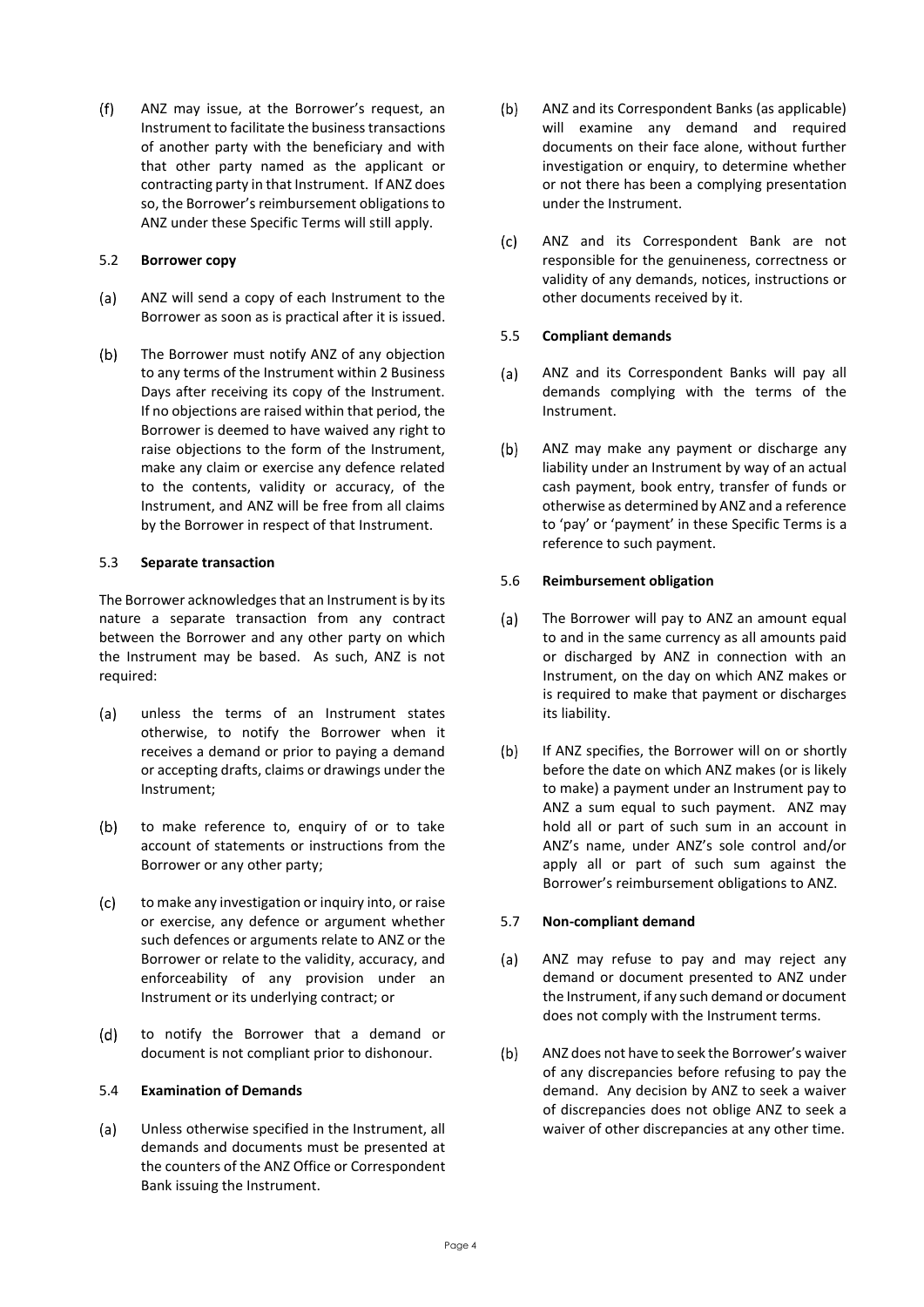### 5.8 **Payment without demand**

ANZ may, at any time, discharge all its obligations under an Instrument by paying, whether or not ANZ has received a demand, the undrawn amount of the Instrument (or such lesser amount that the beneficiary requires) to the beneficiary and the Borrower's reimbursement obligations to ANZ will still apply.

# 5.9 **Assignment**

If ANZ consents to a transfer of the rights under the Instrument to another person, the Borrower's reimbursement obligations to ANZ will still apply in all respects to that Instrument as transferred.

# 5.10 **Branches**

If a branch of ANZ is the beneficiary of an Instrument issued by another branch of ANZ, the branches will be treated as separate legal entities.

# 5.11 **Expiry of Instrument**

If for any reason (including but not limited to for legal or regulatory reasons) ANZ's obligations under an Instrument continue beyond the stated expiry date or expiry event, or the relevant Instrument is rendered void, voidable and/or unenforceable in any manner under any applicable Laws, the Borrower agrees:

- $(a)$ for so long as the relevant beneficiary specified in the Instrument (the "Relevant Beneficiary") has not returned the relevant original Instrument to ANZ and/or the Correspondent Bank on or after the expiry date specified in the relevant Instrument (the "Relevant Expiry Date"), to pay ANZ such fees and charges agreed in or in accordance with the relevant Trade Agreement (as if such relevant expiry date had not occurred). The Borrower further agrees to provide cash cover to ANZ promptly upon provision of reasonable notice, if the Relevant Beneficiary has not, on or after the date falling 60 days after the Relevant Expiry Date, returned the original Instrument to ANZ and/or the Correspondent Bank. The cash cover shall be an amount equal to the maximum amount specified in the relevant Instrument (the "Relevant Maximum Amount") or, where part payment of such Relevant Maximum Amount has been made under the relevant Instrument on or prior to the Relevant Expiry Date specified on the Instrument, the remaining balance outstanding under such Instrument, or such other amount as ANZ may (in its sole discretion) reasonably require;
- $(b)$ if there is any dispute, controversy, or claim ("Dispute") arising in connection with any Instrument or the underlying contract or arrangement (in connection with which the Instrument may have been provided), and ANZ and/or its Correspondent Banks are caused (for any reason) to participate in any such Dispute, the Borrower agrees to indemnify ANZ, and keep ANZ indemnified against, and will pay on demand the amount of, any reasonable costs or losses which any of ANZ and/or its Correspondent Bank may suffer or incur, including (without limitation), any reasonable costs and expenses incurred by any of its professional advisors (legal or otherwise) in connection with such Dispute other than to the extent such costs or losses are due to the negligence, fraud or wilful default of ANZ, its employees, officers, contractors, agents, or any Receiver appointed by ANZ. ANZ and its Correspondent Banks reserve the right to determine whether or not to participate in any Dispute. The Borrower agrees to waive its rights (if any) to claim any damages against ANZ and/or its Correspondent Bank;
- $(c)$ to waive any right (if any) to protest or object to any payment made or to be made by ANZ and its Correspondent Bank in connection with any Instrument (including any payments made after the Relevant Expiry Date specified on the relevant Instrument, or any Instrument which is subsequently rendered void, voidable and/or unenforceable in any manner under any applicable Laws), and agrees to endorse any action performed and taken by ANZ and its Correspondent Bank under any Instrument. The Borrower further waives any rights, arguments or any other kind of benefit that it may have under any applicable Law against ANZ and its Correspondent Bank, including (without limitation) any defence it may have on the validity and enforceability of any underlying contract or arrangement in connection with any Instrument; and
- $(d)$ to indemnify ANZ against, and will pay ANZ on demand the amount of, all and any demands, claims, actions, proceedings, liabilities, payments, interest, reasonable costs, charges and expenses (including legal expenses on a full indemnity basis and any taxes) which ANZ and/or its Correspondent Banks may directly suffer, incur or make in connection with any Instrument, (other than to the extent they are due to the negligence, fraud or wilful default of ANZ, its employees, officers, contractors, agents or any receiver appointed by ANZ) including, (i) in relation to any payment made or to be made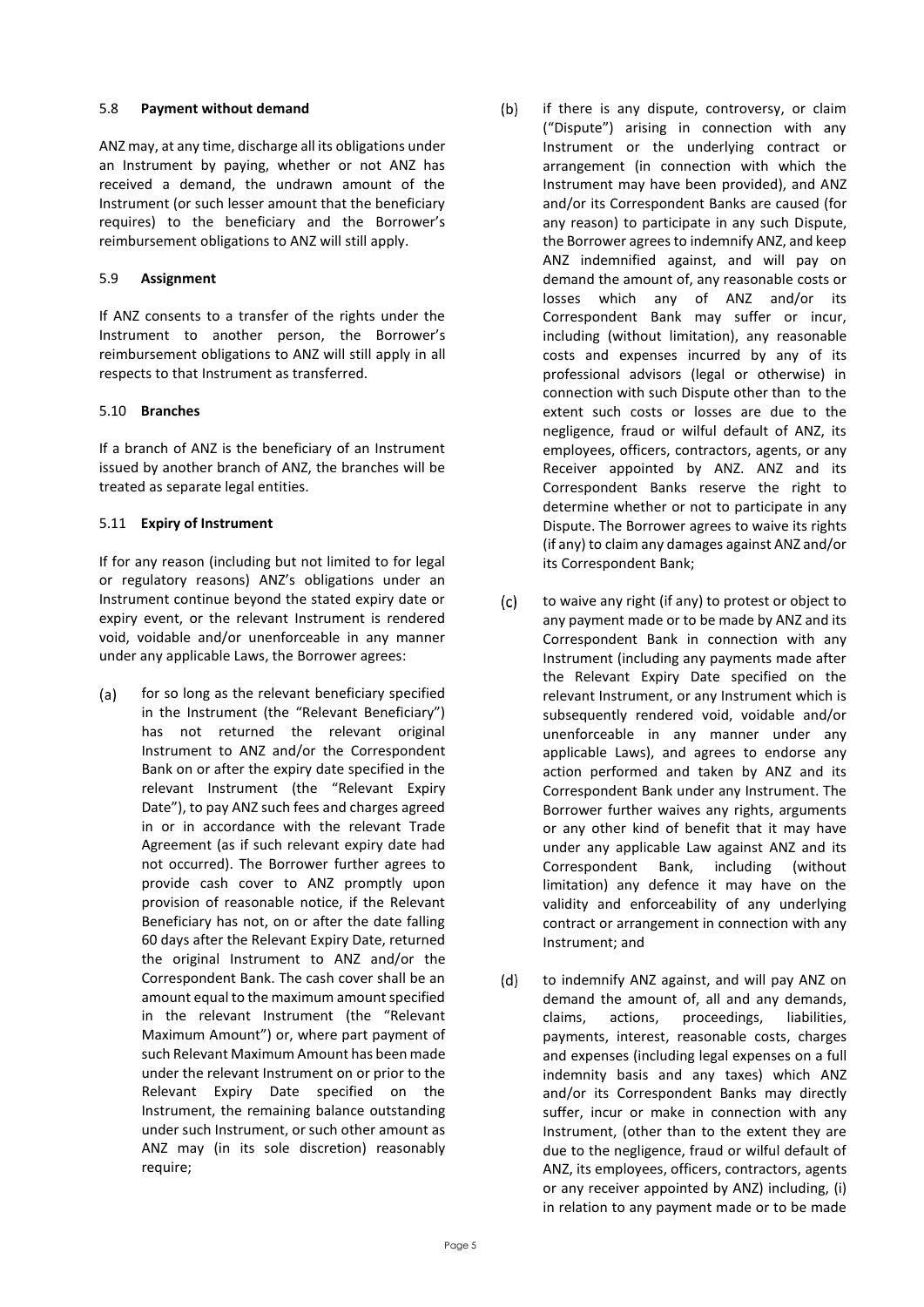by ANZ and/or its Correspondent Bank under any Instrument (including, any payments made after the Relevant Expiry Date specified on the relevant Instrument, or any Instrument which is subsequently rendered void, voidable and/or unenforceable in any manner under any applicable Laws) and/or (ii) any failure, inability or refusal on the part of ANZ and/or its Correspondent Banks to honour any Instrument because of a court order or other similar obligation.

#### 6. **General**

# 6.1 **Currencies**

- $(a)$ If the currency requested by the Borrower for an Instrument is not available to ANZ after exercising reasonable endeavours to obtain it, ANZ:
	- (i) is not obliged to, and will not, provide the Instrument in that currency. If possible and practical, ANZ and the Borrower may agree an alternative currency in which the Instrument will be provided; and
	- (ii) will not be responsible for any loss or liability which the Borrower may suffer or incur by reason of or in connection with non-availability to ANZ of the relevant currency for the purpose of providing any Instrument to the Borrower.
- $(b)$ Unless otherwise agreed in writing with ANZ, all payments to ANZ under any Trade Agreement must be made in the same currency as the drawing or obligation to which it relates ("Payment Currency").
- $(c)$ If ANZ reasonably determines that the Payment Currency is unavailable to the Borrower, ANZ will notify the Borrower in writing of an alternative currency and amount which the Borrower must pay ANZ to satisfy its payment obligation. The Borrower will pay that currency and amount to ANZ within 2 Business Days of the date of the notice.
- $(d)$ If the Borrower pays ANZ, or monies to discharge the liability of the Borrower to ANZ are received or available to be applied by ANZ against that liability, in a different currency from that of the Payment Currency, ANZ will convert the amount paid, received or applied into the Payment Currency using the Exchange Rate applicable on the date of receipt or application. The Borrower must pay ANZ on demand for any shortfall arising from the conversion. The Borrower

acknowledges that it may be necessary for ANZ to purchase one currency with or through another currency.

 $(e)$ An equivalent amount in one currency (first currency) to an amount in another currency (second currency) will be that amount in the first currency converted into the second currency at the Exchange Rate at the time ANZ determines the equivalent amount.

# 6.2 **Payments generally**

- $(a)$ The Borrower must make all payments to ANZ under each Trade Agreement in immediately available, freely transferable funds to the accounts with the banks and in the currency as ANZ may notify to it, without any set-off, counterclaim, deduction or withholding of any kind including, to the extent permitted by Law, tax.
- $(b)$ If any deduction or withholding (including in respect of tax) is made to a payment to ANZ, whether from the Borrower or another person, the Borrower:
	- (i) will pay ANZ, when the payment is due if the payment is from the Borrower and on demand if the payment is from another person, whatever additional amount is needed so that the amount that ANZ actually receives, after taking into account the deduction or withholding, is the amount ANZ would have been entitled to receive if no deduction or withholding had been made; and
	- (ii) must provide ANZ with any evidence ANZ may require (including certified copies of receipts) that payment in full of the amount of the deduction or withholding has been made to the relevant Authority.

# 6.3 **Late payment**

- $(a)$ On any amount the Borrower does not pay ANZ on the due date, the Borrower must pay ANZ an overdue fee calculated:
	- (i) at a rate of 2% p.a. applied to the period from the due date to the date it is paid to ANZ, unless ANZ agrees in writing otherwise; and
	- (ii) on the basis of actual days elapsed and a year of 360 or 365 days (depending on the relevant currency), as reasonably determined by ANZ.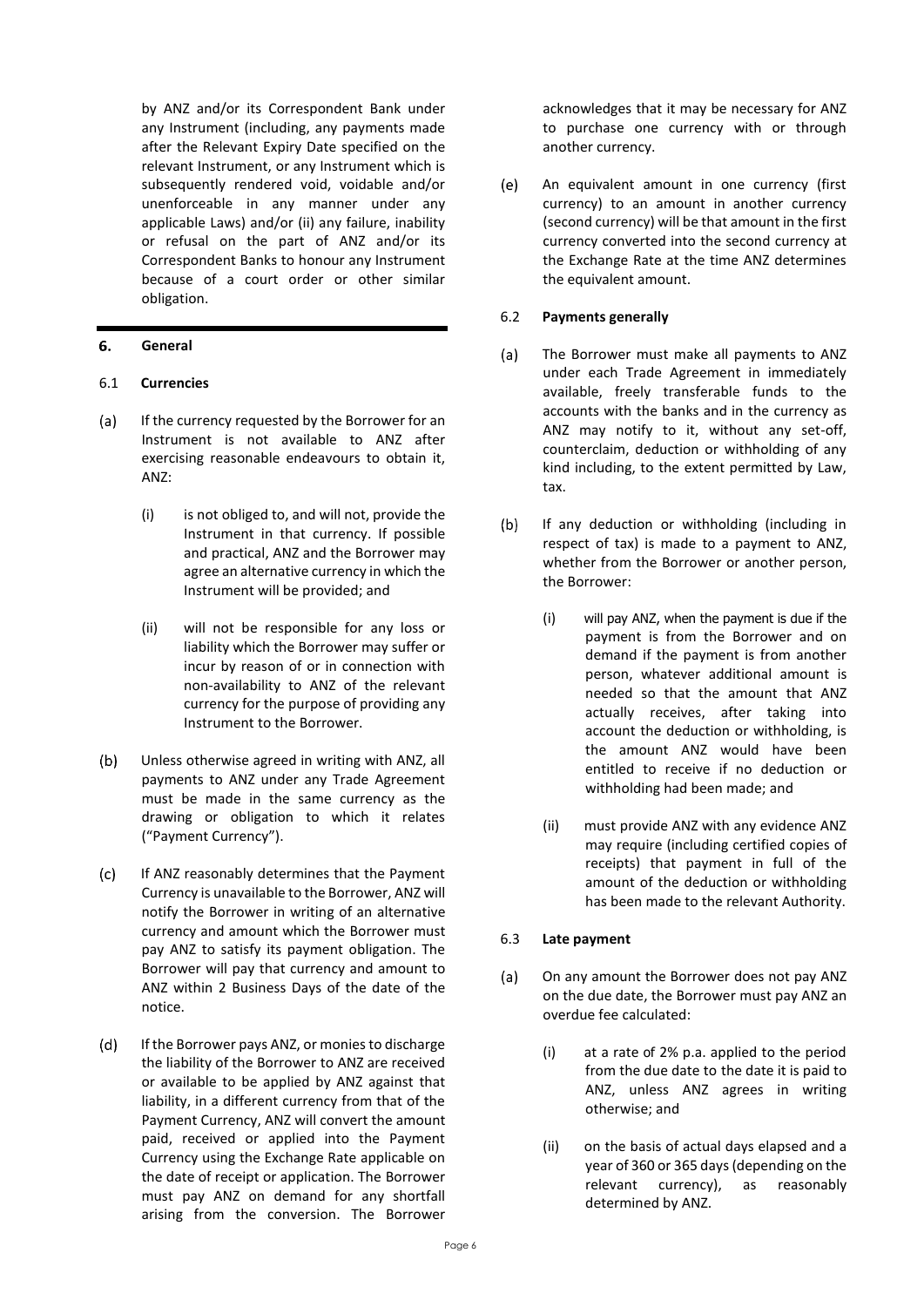- $(b)$ The overdue fee:
	- (i) is payable on demand or if ANZ does not make any demand, on the first Business Day of each month and on the date the overdue amount is paid;
	- (ii) accrues daily for the period it remains unpaid; and
	- (iii) if unpaid, may be compounded by ANZ monthly unless otherwise agreed or, if an applicable Law provides otherwise, at the minimum period allowed by that Law.

# 6.4 **Fees, commissions, charges and expenses**

- $(a)$ The Borrower will pay ANZ all fees, commissions and charges in respect of the Facility and each Instrument as stated, from time to time, in any relevant Trade Agreement.
- $(b)$ The Borrower will pay to ANZ, on demand, all commissions, fees, charges and expenses which are incurred or suffered by ANZ or levied on ANZ by any third party (including any Correspondent Bank) in connection with any Instrument.
- $(c)$ All fees, commissions and charges paid to ANZ are non-refundable unless agreed otherwise in writing by ANZ.
- $(d)$ The Borrower will pay, on demand, all commissions, fees, charges and reasonable costs and expenses which are incurred or suffered by ANZ's Correspondent Bank in connection with any Instrument.

# 6.5 **Application of moneys received**

ANZ may apply any amount received by it on the Borrower's behalf or for the Borrower's account in respect of any Facility and/or Instrument from any person against any amount the Borrower actually or contingently owes it in any manner it reasonably chooses.

### <span id="page-7-0"></span>6.6 **Authority to debit and set-off**

- $(a)$ The Borrower authorises ANZ to debit from its accounts any amount due and payable to ANZ in respect of a Facility or an Instrument in accordance with this Clause [6.6](#page-7-0) and apply the amount so debited in payment of the amount due and payable.
- $(b)$ If ANZ reasonably requires the Borrower to provide ANZ with authority to debit an account it holds with another financial institution for any

amount due and payable to ANZ, the Borrower agrees to execute any document necessary to authorise ANZ to debit that account.

- $(c)$ ANZ may debit any amount payable in respect of a Facility or Instrument, including any interest, fees or indemnified amounts, which are not paid when due from any of the Borrower's accounts held with ANZ or as required by Law.
- ANZ does not have to debit any Borrower  $(d)$ account and may require the Borrower to pay the relevant amount to it.
- $(e)$ If ANZ does debit any Borrower account it will notify the Borrower that it has done so (but the efficacy of the debit is not affected by any failure or delay by ANZ in doing so).
- $(f)$ Without limiting the above, ANZ may, at any time, where permitted by Law and without notice to the Borrower, set-off any debts owed by the Borrower to ANZ under or in connection with a Trade Agreement or an Instrument against any debts owed by ANZ to the Borrower. This right applies irrespective of the currency in which such debts are owed and whether or not ANZ's or the Borrower's debts are present or future, matured or unmatured, actual or contingent and whether such liability is several or joint with another or as principal or surety. Where the exercise of a right of set-off involves a currency conversion, ANZ shall apply a currency conversion rate that it considers reasonable. If any debt is unascertained, ANZ may, in good faith, value that debt. Nothing in this clause will be effective to create a charge or other security interest. This clause will be without prejudice and in addition to any right of set-off, offset, combination of accounts, lien, right of retention or withholding or similar right or requirement to which any party is at any time otherwise entitled or subject (whether by operation of law, contract or otherwise).

# 6.7 **Cash cover**

- $(a)$ Unless otherwise agreed under a Trade Agreement, if ANZ requests (acting reasonably), the Borrower must pay ANZ a sum up to or equal to ANZ's contingent or unmatured liability (as determined by ANZ) under or in relation to an Instrument.
- $(b)$ ANZ is not obliged to refund any cash cover unless the Borrower's contingent or unmatured liability(ies) cease to exist before they mature or do not mature in full.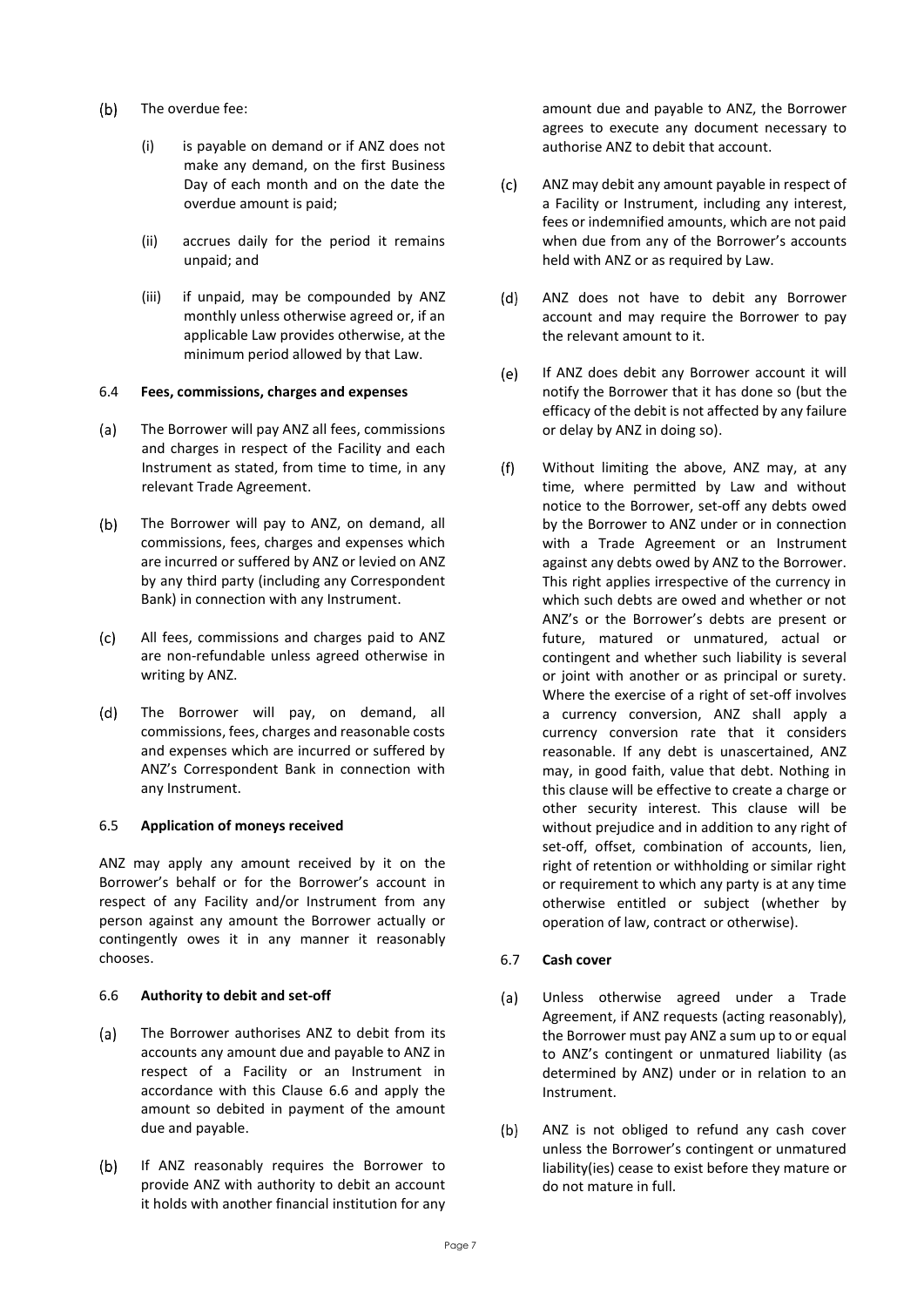$(c)$ Unless ANZ agrees in writing otherwise, no interest will accrue on any such sum.

# <span id="page-8-0"></span>6.8 **Payment not final**

- $(a)$ The parties agree that where ANZ receives a payment from any person in connection with a Facility and/or Instrument (the "Relevant Payment") which ANZ is subsequently required under law relating to insolvency to repay to that person or its estate, whether in whole or in part:
	- (i) all of ANZ's rights in respect of the Relevant Payment will be reinstated as if the Relevant Payment had never been made or accepted;
	- (ii) the underlying liability that would have been discharged by the Relevant Payment will not have been extinguished; and
	- (iii) any release, discharge or settlement provided by ANZ in consideration of the Relevant Payment will be of no force or effect.
- $(b)$ The Borrower's obligations under this Claus[e 6.8](#page-8-0) are continuing obligations, independent of the any other obligations under these Specific Terms or Trade Agreement and continue despite the termination of any Trade Agreement or discharge of any Instrument.

### 6.9 **Discharge of ANZ's liability**

- $(a)$ The Borrower agrees that where ANZ incurs a liability to a third party at the request, or otherwise on behalf, of the Borrower, ANZ may discharge all or part of that liability at any branch or office of ANZ in any country and in any currency at ANZ's discretion (acting reasonably).
- $(b)$ If ANZ intends to discharge a liability otherwise than in accordance with the terms of a Trade Agreement, ANZ will notify the Borrower prior to discharging the liability unless it is prevented from doing so by Law or any relevant regulation.
- $(c)$ Where ANZ discharges a liability, the Borrower will pay ANZ the relevant amount at the branch or office in the country and in the currency which ANZ directs.

# <span id="page-8-1"></span>6.10 **Variations**

 $(a)$ Unless agreed otherwise with the Borrower, ANZ may change the terms of any Trade Agreement as provided in this clause [6.10](#page-8-1) by notifying the Borrower of the relevant change in writing, or by

Electronic Communication, or making the change available on the Electronic Channel as specified in clause [6.17\(d\),](#page-11-0) or (except for clauses [6.10\(b\)\(ii\)](#page-8-2) and [6.10\(b\)\(iii\)b](#page-8-3)elow) by publication in the local or national media.

- <span id="page-8-3"></span><span id="page-8-2"></span> $(b)$ ANZ may, in any Trade Agreement, make changes from time to time to:
	- (i) any applicable interest rate or margin;
	- (ii) introduce a new fee, commission or charge;
	- (iii) how interest is calculated or the frequency with which interest is debited or credited;
	- (iv) repayment amounts or any existing nonstatutory fee, commission or charge;
	- (v) the method of calculation, frequency of, or payment date for, such repayments or fees commissions or charges;
	- (vi) correct an error, inconsistency or omission or make a change that is administrative in nature;
	- (vii) reflect ANZ's business, communications or technological systems or processes;
	- (viii) comply with applicable Law or any change in Law, or any decision, recommendation, regulatory guidance or standard of any court, tribunal, ombudsman service or any other similar body;
	- (ix) in ANZ's reasonable opinion, protect any person from the risk of fraud, loss or illegal activity;
	- (x) add, change or remove any Borrower discounts, benefits or concessions;
	- (xi) simplify the terms of any Trade Agreement;
	- (xii) reflect changes in how ANZ offers Instruments or ensure the terms of any Trade Agreement remain consistent with ANZ operational processes;
	- (xiii) benefit the Borrower;
	- (xiv) reflect current industry or market practice or conditions.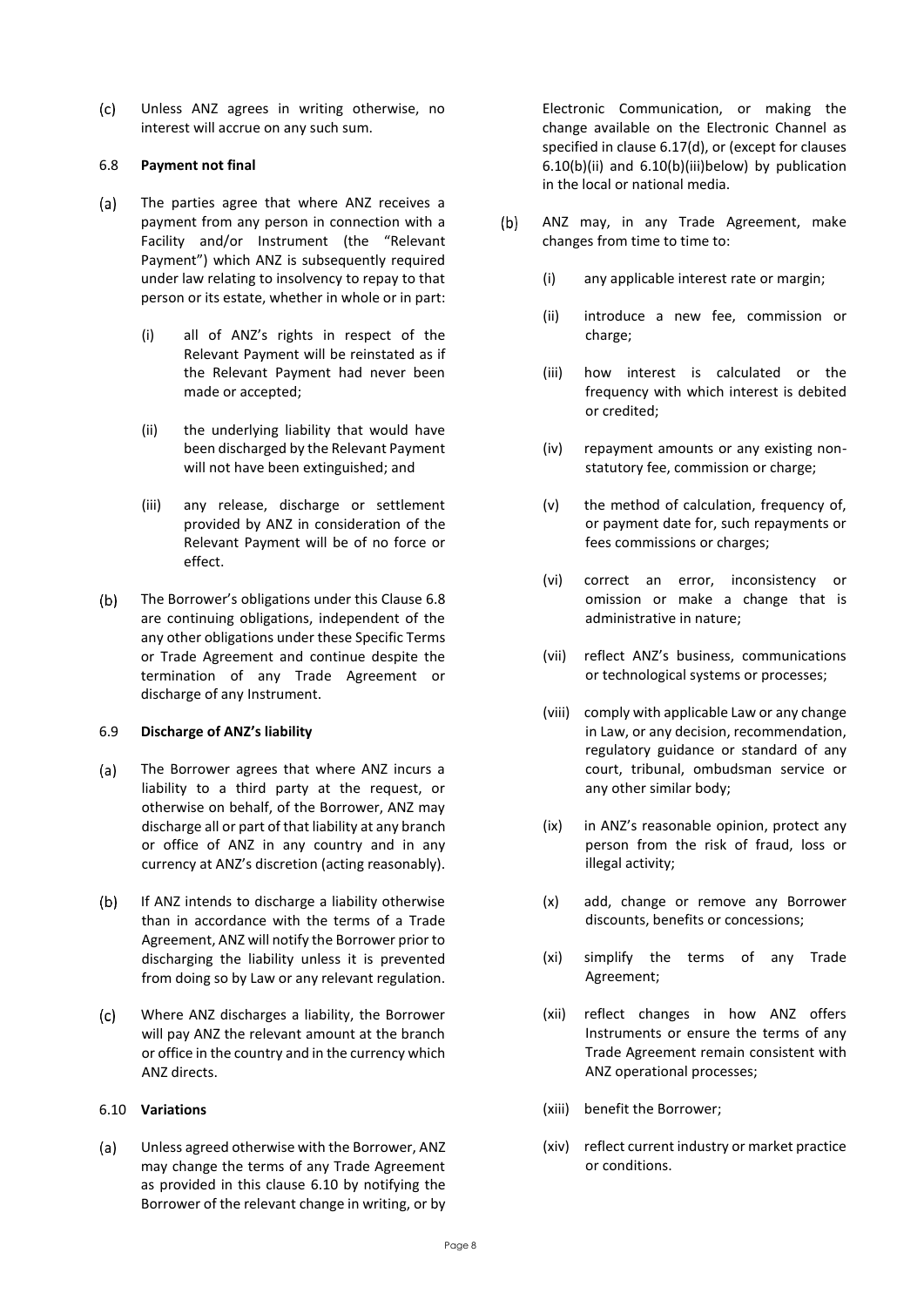- $(c)$ ANZ will give 30 days' prior notice to the Borrower of any change it makes to the terms of any Trade Agreement but:
	- (i) if the changes are beneficial to the Borrower, outside ANZ's control or in ANZ's reasonable opinion required to address the risk of fraud, illegal activity or to protect the interests of the Borrower, then the change may take effect immediately, except to the extent prior notification is required by an applicable Law; or
	- (ii) if an applicable Law provides for:
		- (1) another period, the notice period will be the period specified by that applicable Law; or
		- (2) the change to take effect immediately, the change will take effect immediately.
- $(d)$ If ANZ notifies a Borrower of a change to the terms of that Borrower's Facility or Trade Agreement the Borrower may cancel their Trade Agreement by giving ANZ written notice, paying all amounts owing to ANZ and complying with any remaining obligations under the terms of the relevant Trade Agreement.
- $(e)$ Changes specific to the Borrower will take effect only by agreement with that Borrower, despite anything to the contrary in this clause [6.10.](#page-8-1)

# 6.11 **Anti-money laundering and sanctions**

- $(a)$ ANZ does not have to do anything in relation to a Facility or an Instrument if it considers doing so would breach any AML/ETS Laws applicable to it.
- $(b)$ The Borrower must provide to ANZ all information and documents that are within its possession, custody or control reasonably required by ANZ in order for ANZ to comply with any AML/ETS Laws.
- $(c)$ The Borrower will exercise its rights and perform its obligations under a Trade Agreement and any transaction related to a Trade Agreement in accordance with all applicable AML/ETS Laws.

# <span id="page-9-0"></span>6.12 **Liability**

#### **Liability for Loss**  $(a)$

- (i) ANZ will not be liable to the Borrower for any Loss suffered or incurred in connection with any Facility, Instrument or act or omission of ANZ (including breach of contract) other than to the extent that Loss is caused by ANZ's gross negligence, wilful misconduct or fraud.
- (ii) No party is liable to any other party for any Indirect Loss other than as expressly provided for in a relevant Trade Agreement.

#### $(b)$ **Limitation of liability**

If statutory provisions limit the extent to which ANZ is entitled to limit its liability in respect of any claim ANZ limits its liability in respect of such claims to, at ANZ's option:

- (i) the supply of the services again; or
- (ii) the payment of the cost of having the services supplied again.

# 6.13 **Responsibility**

- $(a)$ All instructions and correspondence sent by ANZ at the request or on behalf of the Borrower to any person) relating to any Facility or any Instrument will be sent at the Borrower's risk.
- $(b)$ Subject to and without limiting Claus[e6.12,](#page-9-0) ANZ is not responsible and will not be liable for any Loss arising from:
	- (i) ANZ acting in accordance with applicable Laws, regulations or rules; and
	- (ii) the acts and omissions of Correspondent Banks.

# <span id="page-9-1"></span>6.14 **Indemnity**

The Borrower must on demand indemnify ANZ  $(a)$ (and, for the avoidance of doubt, any Correspondent Bank that is a branch or office of ANZ or an ANZ Group Member) against and make good any reasonable cost (including any cost incurred in connection with advisers and any legal costs on a full indemnity basis), loss or liability that any of them may suffer or incur in connection with any one or more of the following: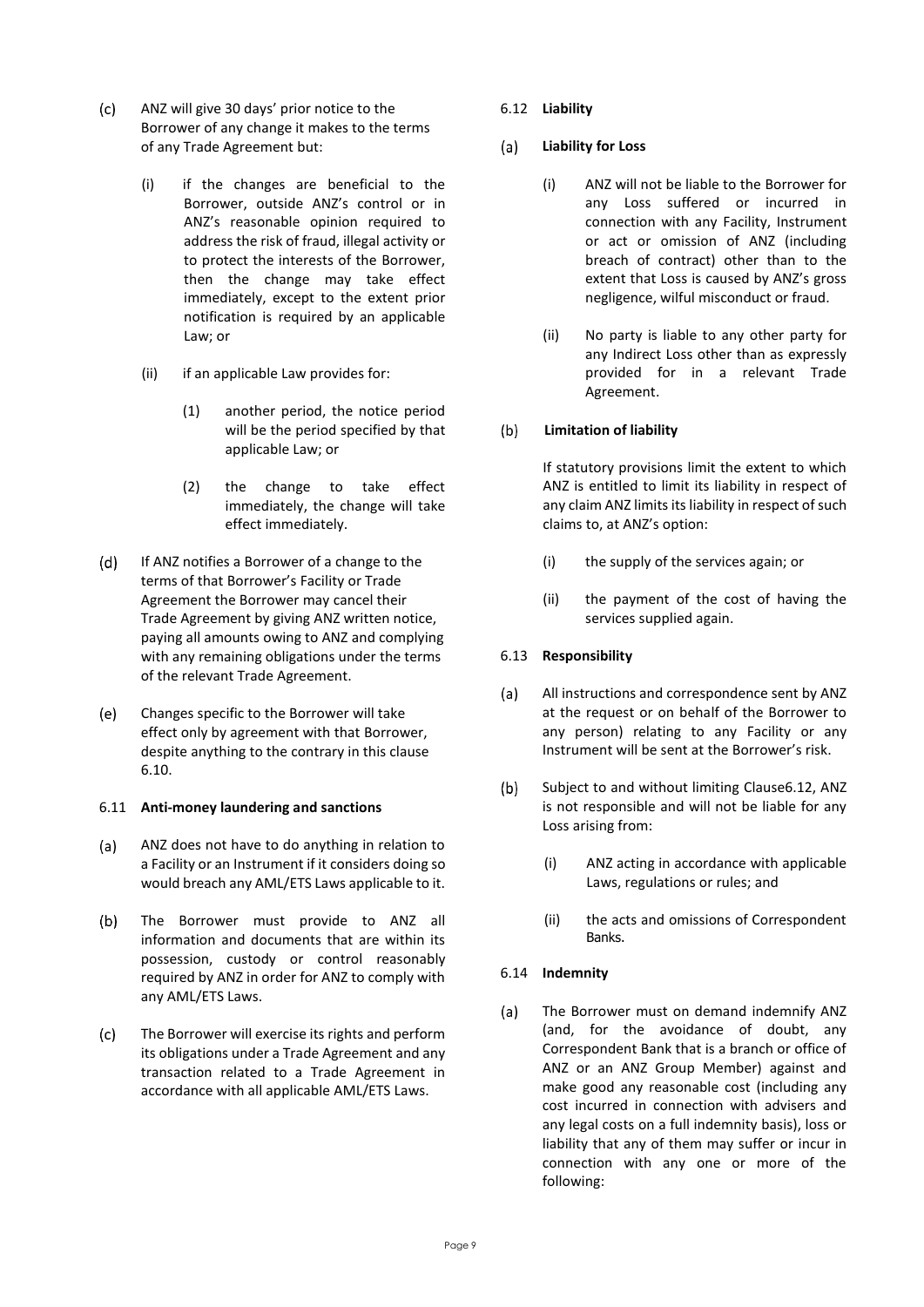- (i) any Instrument, including, without limitation, any payment or claim made or purported to be made under or in connection with any Instrument;
- (ii) any inability of ANZ to collect or freely deal with funds which it receives in relation to an amount owing by, or advanced to, the Borrower;
- (iii) any determination or decision made to act or refusal to act by ANZ, or ANZ being prevented from acting, in connection with a Trade Agreement or any Instrument because of a court order or other similar obligation (whether or not subsequently discharged);
- (iv) doing anything in connection with a subpoena, notice, order or enquiry by an Authority involving the Borrower, its business or assets, the Facility, Instrument or anything in connection with them;
- (v) exercising, enforcing or preserving rights, powers or remedies in connection with these Specific Terms, a Trade Agreement or an Instrument;
- (vi) any claim made against ANZ by a third party relating to any Instrument;
- (vii) it being unlawful in any jurisdiction for ANZ to perform its obligations or enforce its rights;
- (viii) ANZ reasonably relying on any Communication that it reasonably believes to have been sent by the Borrower or an Authorised Representative;
- (ix) any breach of any AML/ETS Law (other than by ANZ);
- (x) any breach by the Borrower of a Law or requirement of any Authority; or
- (xi) any transaction to which a Facility or Instrument relates in any way being tainted by fraud or alleged fraud (other than ANZ's fraud).
- $(b)$ ANZ will give the Borrower written notice of the amount it must pay ANZ under this Clause [6.14.](#page-9-1) The Borrower must make that payment on the date and in the manner reasonably specified by ANZ in the notice.
- $(c)$ Any indemnity, reimbursement or similar obligation in these Specific Terms or any Trade Agreement:
	- (i) is a continuing obligation despite any intervening payment, settlement or other thing;
	- (ii) independent of the Borrower's other obligations;
	- (iii) survives the termination or discharge of any Facility and the satisfaction of any payment or obligation secured by any security provided in relation to the Facility or any Instrument; and
	- (iv) is in addition to any other rights that ANZ has under these Specific Terms, any Trade Agreement or given independently by law.
- $(d)$ It is not necessary for ANZ to incur expense or make payment before enforcing a right of indemnity in connection with these Specific Terms.
- $(e)$ The costs, expenses, losses and liabilities referred to in this Claus[e 6.14](#page-9-1) do not include any cost, expense, loss or liability to the extent that they arise from the negligence, fraud or wilful default of ANZ or its officers, employees, contractors or agents or any receiver appointed by ANZ.

# 6.15 **Information disclosure**

A party must not disclose information provided by the other party that is not publicly available except:

- $(a)$ to any of its head offices, branches, or Affiliates ("Group Members") and any of its or a Group Members' officers and employees with a genuine reason to see it;
- to any of its or its Group Members' agents,  $(b)$ service providers or professional advisers who are under a duty of confidentiality;
- $(c)$ any disclosure the disclosing party reasonably believes is required by any Law or Authority;
- $(d)$ in connection with the perfection, preservation or enforcement of rights under a Trade Agreement or otherwise in respect of an Instrument;
- with the non-disclosing party's prior written  $(e)$ consent; and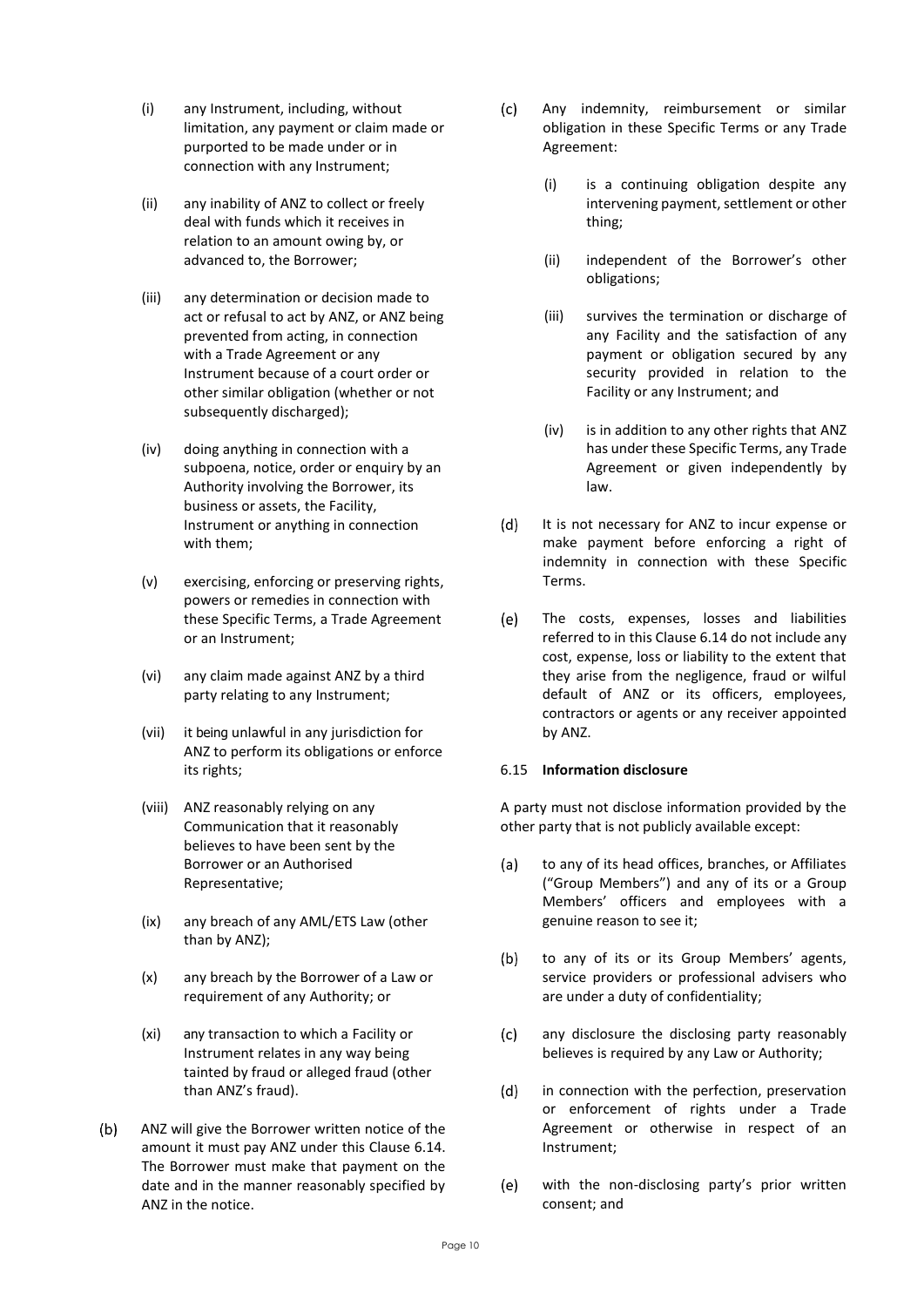$(f)$ for ANZ only: (i) to any person with whom an ANZ Group Member may enter, or is contemplating entering, into any transfer, assignment, participation, derivative transaction, insurance or other agreement in connection with, or any Trade Product or transaction contemplated under, any Trade Agreement, (ii) to any ratings agency, insurance broker or proposed or actual provider of credit protection, security or credit support, (iii) to participants in any payment systems (such as financial institutions, correspondent banks, payment clearing entities and associations and SWIFT) and (iv) to any regulator if ANZ believes it is necessary or appropriate to do so (even if it is not legally obliged to).

### 6.16 **Communications generally**

- $(a)$ Communications must be:
	- (i) sent to the address for the recipient set out in the relevant Trade Agreements or as most recently advised in writing. The Borrower must keep its contact details updated;
	- (ii) legible and in English or provided with a certified English translation if the original Communication is not in English. If there is a difference between the written Communication and the English translation, the English translation will apply unless ANZ agrees in writing otherwise or if a Law of the Governing Jurisdiction requires otherwise; and
	- (iii) signed by an Authorised Representative of the Borrower. Communications sent by email are taken to be signed by the named sender. Communications sent by Posting to the Electronic Channel are taken to be signed by the logged in user. If that person is not an Authorised Representative of the Borrower, ANZ may ignore that Communication.
- $(b)$ A Communication is effective:
	- $(i)$  if sent by facsimile from the time the transmission report shows it as having been sent successfully;
	- (ii) if sent by post  $-7$  Business Days after it is posted;
	- (iii) if sent by E-mail at the time it is sent unless the sender receives an automated message that the E-mail has not been delivered; and

(iv) if Posted in the Electronic Channel at the time of Posting.

Despite the above, if a Communication is received after 5:00pm or on a day which is not a Business Day, it is effective the following Business Day.

### 6.17 **Verbal and Electronic Communications**

- $(a)$ If the Borrower sends Electronic Communications or gives them verbally in person or by telephone:
	- (i) the Borrower acknowledges that there are risks in communicating in this manner and agrees that it is responsible for those risks;
	- (ii) the Borrower must comply with any security measures agreed with ANZ (security procedures);
	- (iii) ANZ may accept or reject any verbal Communications; and
	- (iv) if ANZ receives a verbal Communication or Electronic Communication it reasonably believes to be genuine, complete and which complies with the security procedures (if any): (i) ANZ need not verify the authenticity or completeness of the Communication, even if the Communication instructs ANZ to make a payment and (ii) any such Communication will be treated as authorised by the Borrower and will be binding on it.
- $(b)$ ANZ may give the Borrower notice at any time that it will no longer accept any or specified verbal Communications or Electronic Communications.

The notice is effective from when it is received by the Borrower until ANZ advises the Borrower in writing that it will accept verbal Communications or Electronic Communications again.

- If the Law permits, ANZ may record ANZ's  $(c)$ telephone conversations with the Borrower and use the recorded conversations or transcripts in any dispute in connection with an Instrument.
- <span id="page-11-0"></span>If the Borrower has access to the Electronic  $(d)$ Channel;